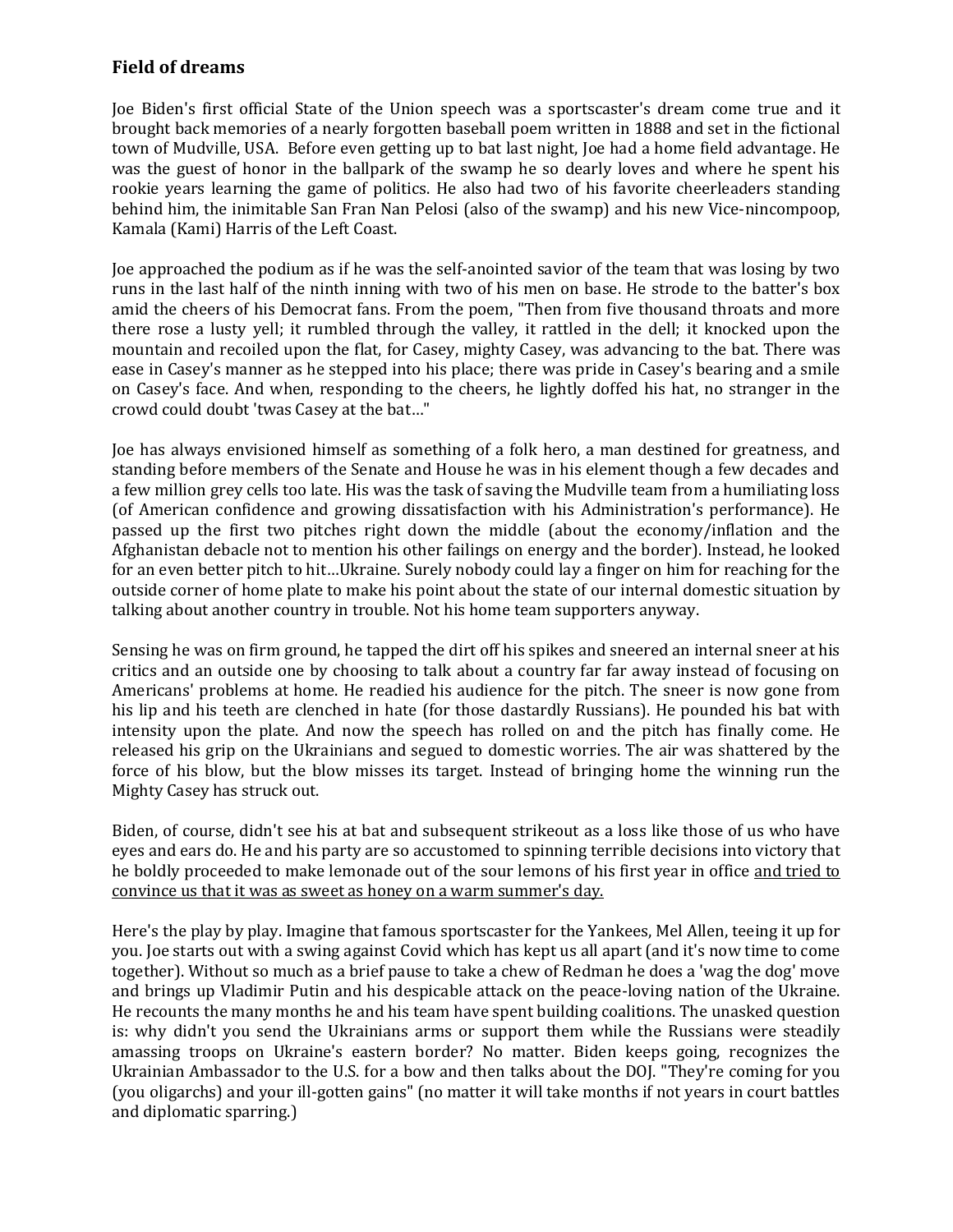Joe says, "Freedom will always triumph over tyranny" and talks about the world's other countries that have sourced 60 million barrels of reserve oil (and nothing of the 5 million barrels of crude oil and 3 million barrels of refined products we buy and use from Russia every single day). And, in a quasi-whisper, Joe leans forward and says, "Folks, we're going to be okay" and then calls the Ukrainians, 'Iranians.'

In the next *inning* Joe covers a mixture of the pandemic (which he conquered with vaccines and the American Rescue Plan) and his creation of 6.5 million jobs in 2021 *despite the failed Trump tax cut*. "Trickle down didn't work," says Joe. It's time for "build out from the middle and the bottom up" and repeats his plan to tax only the (evil) rich. Oh, and by the way, it's time to tackle climate change by passing his all-encompassing infrastructure plan AND to "Buy American" - from beginning to end with government funded-projects of which there are 4,000 in the pipeline. Fact-check, please.

*Folks* - It was then time to bring up a little place 20 miles east of Columbus, Ohio - the famous 'field of dreams' and to introduce the new team that would turn the tide from losing to winning the war on semi-conductors. Enter Intel's CEO who just happened to be in the gallery. Joes says thanks for investing \$10 billion in America's future…BUT "we've got to pass this bill" (Build Back Better) because that's all Intel is waiting for. Fact-checkers: get on this one, too.

And so Joe moves to that pesky inflation we've all been fighting. "I get it," he says, but basically it's the pandemic's fault. And if we're going to turn the inflation corner, it's time for American companies to "lower your costs not your wages" (a bone to the labor unions, we suppose). "We have to build a **better** America," says the Delaware slugger. We need to encourage those (unscrupulous) drug manufacturers to lower the cost of prescription drugs and cap them AND let Medicare negotiate the prices.

*Folks* - By the way, we also need to cut energy costs and give tax credits for electric vehicles (no mention of reversing his decision to deep six America's oil and gas pipelines which has created our energy crisis in the first place). Joe has faked a bunt, instead. He moves on to child care, extended home care, and no new taxes for those earning less than \$400K/year. The camera pivots to Elizabeth Warren who's wearing the look of a cross between a crazed animal and a Beatles groupie. "Folks: We need a 15% minimum corporate tax and close those loopholes - what are we waiting for? Let's get this done!"

It was time for a confession. Joe says he is a capitalist, "but a capitalist without competition is not a capitalist. We only have four meat-packing plants in the U.S. We have to crack down on overchargers. We need to improve nursing home care (pass the Paycheck Fairness Act) and pass the Pro Act (that will allow for more unionization)."

It's now top of the seventh inning. Joe's back to Covid. "We're moving back to normal - mask-free; Covid needn't control our lives (no mention of his government's authoritarian control of our lives). We're never giving up on vaccines. We're launching a 'test to treat' initiative because we must prepare for new variants (and more government crackdowns?). We'll continue vaccinating the world!"

*Folks* - "We've got to stop seeing each other as enemies, but as fellow Americans." Then Joe abruptly moves to safe streets for a drive-by comment about not de-funding the police. "We've got to reduce gun violence (not criminal violence) and institute universal background checks AND be able to sue gun manufacturers." Then it was voter suppression's turn. "We've got to pass the *Freedom to Vote* and the *John R. Lewis Voting Advancement Act*." This led to a "thank you for your service" to Justice Stephen Breyer and a nod to Biden's SCOTUS nominee, Ketanji Brown-Jackson.

As if it he had momentarily forgotten the topic, Joe then says we have to fix the immigration system (not by conventional means but by high-tech passive surveillance solutions). He got a bi-partisan standing ovation…until he followed up by saying that we needed a pathway to citizenship for the